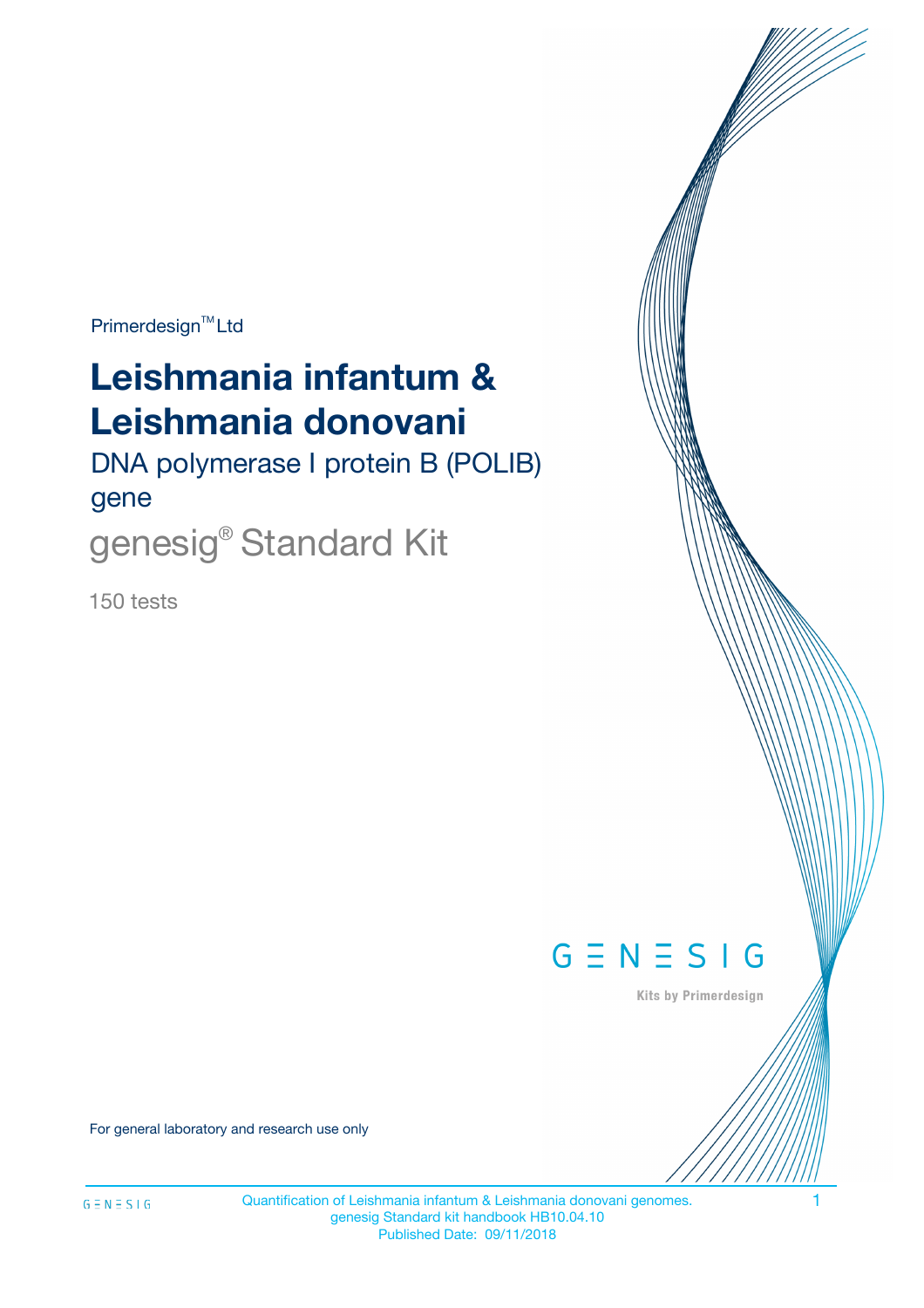# Introduction to Leishmania infantum & Leishmania donovani

Leishmania infantum (L.infantum) is an intracellular protozoan parasite that is part of the genus Leishmania and part of the L.donovani complex. It is responsible for causing visceral leishmaniasis. The genome consists of 36 chromosomes with a total genome size of just over 32Mb. Like all members of the Kinetoplastids class, aside from the DNA carried on the chromosomes, they also carry kinetoplast circle DNA within the mitchondria. Depending on the host, the morphological features of the organism vary. Within mammalian host, the protozoan is in the form of an amistigote, a round non-motile form that is only 3-7 micrometres in diameter. Within the sandfly vector, the amastigote transforms into a promastigote, a spindle shaped cell that is 3 times larger and has a single flagellum which allows for motility.

Leishmania donovani (L.donovani) is also responsible for causing visceral leishmaniasis and is closely related to L.infantum to the point where some authors believe that these two species are subspecies of each other.

The pathogen is spread by spread through an insect vector, the sandflies of the Phlebotomus and the Lutzomyia genus. Once inside the mammalian host, promastigotes invade macrophages. Once inside, they transform back into the smaller amastigote form and reproduce within the cell, eventually causing it to lyse. The released amistigotes then infect other macrophage cells and in time, becomes a systemic infection targeting the spleen and liver.

Typical symptoms are fever and the enlargement of the spleen, or splenomegaly, with enlargement of the liver, hepatomegaly and is fatal if it is left untreated. Post-kala-azar dermal leishmaniasis (PKDL) is characterized by a macular, maculo-papular or nodular rash and is a complication of VL that is frequently observed after treatment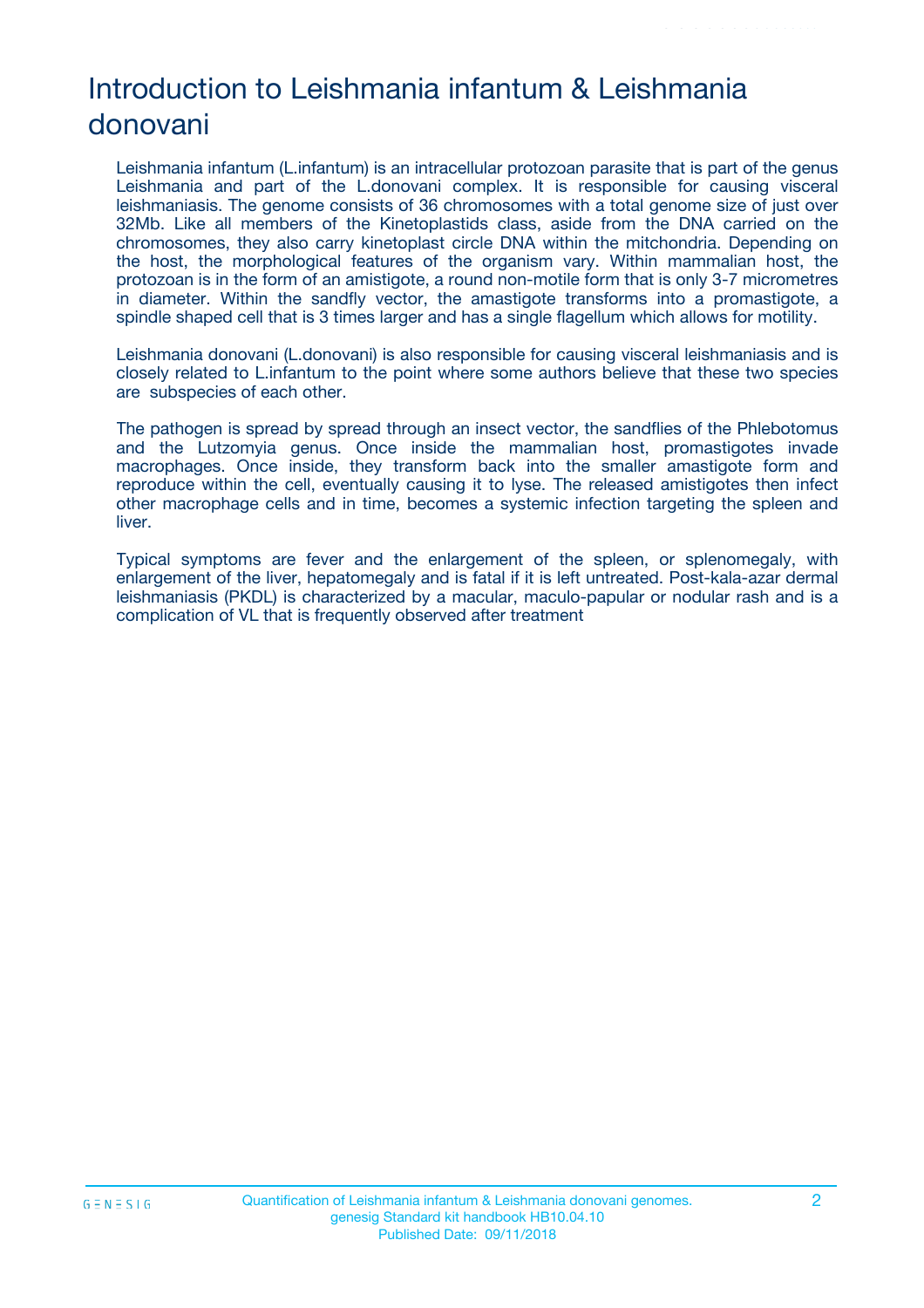

The Primerdesign genesig Kit for Leishmania infantum & Leishmania donovani (L.infantum/L. donovani) genomes is designed for the in vitro quantification of L.infantum/L.donovani genomes. The kit is designed to have a broad detection profile. Specifically, the primers represent 100% homology with over 95% of the NCBI database reference sequences available at the time of design.

The dynamics of genetic variation means that new sequence information may become available after the initial design. Primerdesign periodically reviews the detection profiles of our kits and when required releases new versions.

If you require further information, or have a specific question about the detection profile of this kit then please send an e.mail to enquiry@primerdesign.co.uk and our bioinformatics team will answer your question.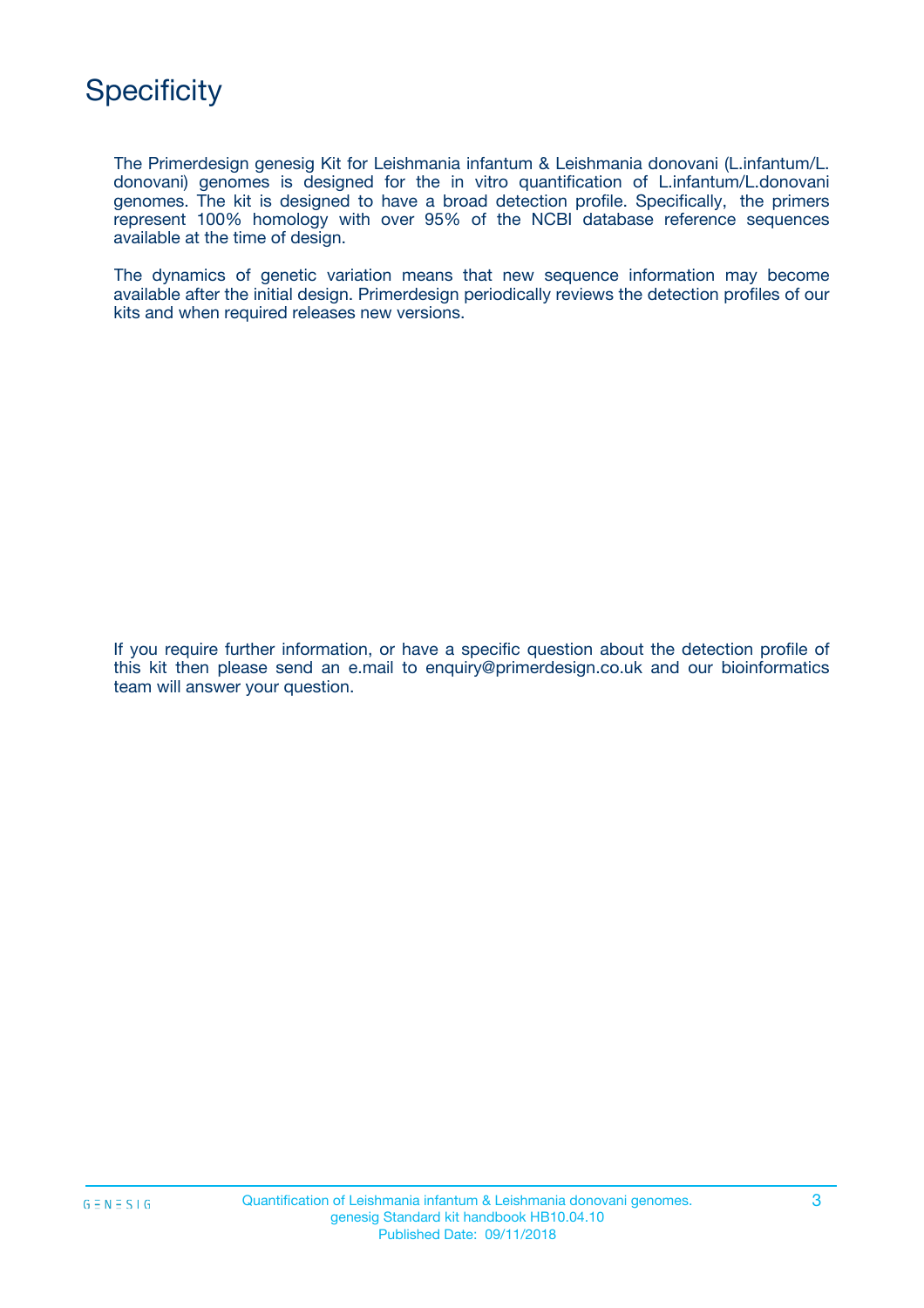# Kit contents

- **L.infantum/L.donovani specific primer/probe mix (150 reactions BROWN)** FAM labelled
- **L.infantum/L.donovani positive control template (for Standard curve RED)**
- **RNase/DNase free water (WHITE)** for resuspension of primer/probe mixes
- **Template preparation buffer (YELLOW)** for resuspension of positive control template and standard curve preparation

# Reagents and equipment to be supplied by the user

#### **Real-time PCR Instrument**

#### **Extraction kit**

This kit is recommended for use with genesig Easy DNA/RNA extraction kit. However, it is designed to work well with all processes that yield high quality RNA and DNA with minimal PCR inhibitors.

#### **oasig**TM **lyophilised or Precision**®**PLUS 2X qPCR Master Mix**

This kit is intended for use with oasig or PrecisionPLUS2X qPCR Master Mix.

**Pipettors and Tips**

**Vortex and centrifuge**

**Thin walled 1.5 ml PCR reaction tubes**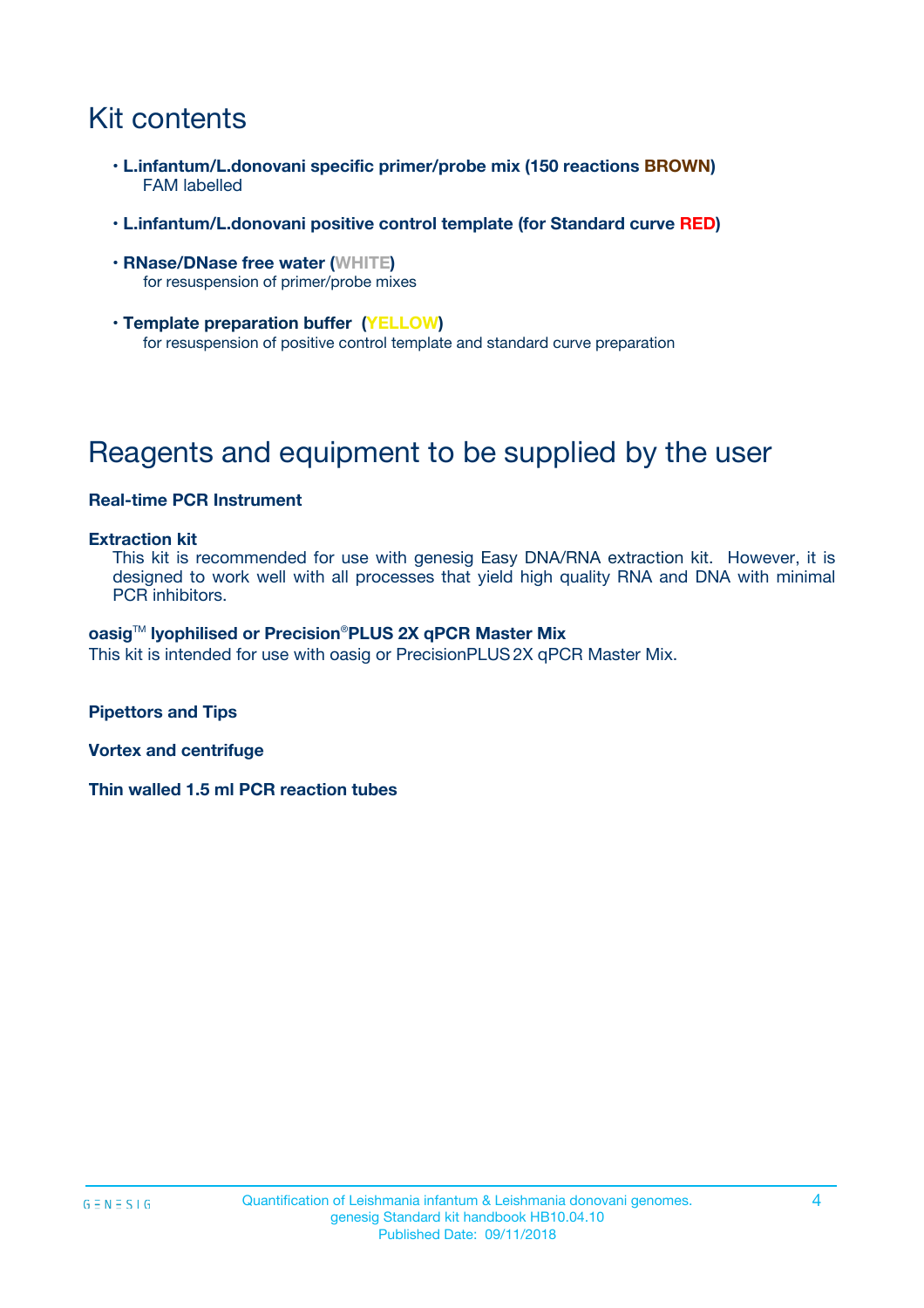### Kit storage and stability

This kit is stable at room temperature but should be stored at -20ºC on arrival. Once the lyophilised components have been resuspended they should not be exposed to temperatures above -20°C for longer than 30 minutes at a time and unnecessary repeated freeze/thawing should be avoided. The kit is stable for six months from the date of resuspension under these circumstances.

If a standard curve dilution series is prepared this can be stored frozen for an extended period. If you see any degradation in this serial dilution a fresh standard curve can be prepared from the positive control.

Primerdesign does not recommend using the kit after the expiry date stated on the pack.

### Suitable sample material

All kinds of sample material suited for PCR amplification can be used. Please ensure the samples are suitable in terms of purity, concentration, and DNA integrity. Always run at least one negative control with the samples. To prepare a negative-control, replace the template DNA sample with RNase/DNase free water.

### Dynamic range of test

Under optimal PCR conditions genesig L.infantum/L.donovani detection kits have very high priming efficiencies of >95% and can detect less than 100 copies of target template.

### Notices and disclaimers

This product is developed, designed and sold for research purposes only. It is not intended for human diagnostic or drug purposes or to be administered to humans unless clearly expressed for that purpose by the Food and Drug Administration in the USA or the appropriate regulatory authorities in the country of use. During the warranty period Primerdesign genesig detection kits allow precise and reproducible data recovery combined with excellent sensitivity. For data obtained by violation to the general GLP guidelines and the manufacturer's recommendations the right to claim under guarantee is expired. PCR is a proprietary technology covered by several US and foreign patents. These patents are owned by Roche Molecular Systems Inc. and have been sub-licensed by PE Corporation in certain fields. Depending on your specific application you may need a license from Roche or PE to practice PCR. Additional information on purchasing licenses to practice the PCR process may be obtained by contacting the Director of Licensing at Roche Molecular Systems, 1145 Atlantic Avenue, Alameda, CA 94501 or Applied Biosystems business group of the Applera Corporation, 850 Lincoln Centre Drive, Foster City, CA 94404. In addition, the 5' nuclease assay and other homogeneous amplification methods used in connection with the PCR process may be covered by U.S. Patents 5,210,015 and 5,487,972, owned by Roche Molecular Systems, Inc, and by U.S. Patent 5,538,848, owned by The Perkin-Elmer Corporation.

### Trademarks

Primerdesign™ is a trademark of Primerdesign Ltd.

genesig $^\circledR$  is a registered trademark of Primerdesign Ltd.

The PCR process is covered by US Patents 4,683,195, and 4,683,202 and foreign equivalents owned by Hoffmann-La Roche AG. BI, ABI PRISM® GeneAmp® and MicroAmp® are registered trademarks of the Applera Genomics (Applied Biosystems Corporation). BIOMEK® is a registered trademark of Beckman Instruments, Inc.; iCycler™ is a registered trademark of Bio-Rad Laboratories, Rotor-Gene is a trademark of Corbett Research. LightCycler™ is a registered trademark of the Idaho Technology Inc. GeneAmp®, TaqMan® and AmpliTaqGold® are registered trademarks of Roche Molecular Systems, Inc., The purchase of the Primerdesign reagents cannot be construed as an authorization or implicit license to practice PCR under any patents held by Hoffmann-LaRoche Inc.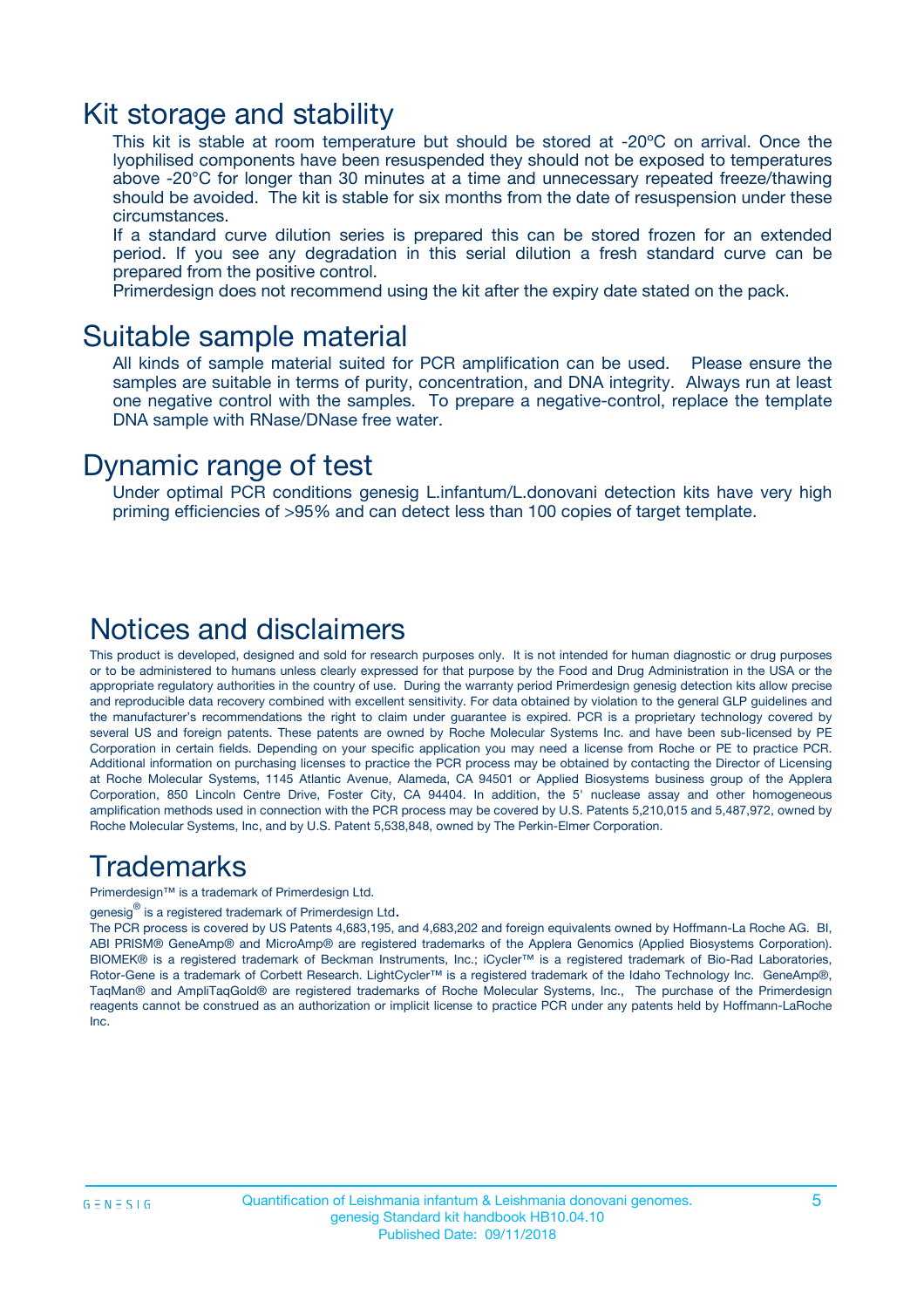## Principles of the test

#### **Real-time PCR**

A L.infantum/L.donovani specific primer and probe mix is provided and this can be detected through the FAM channel.

The primer and probe mix provided exploits the so-called TaqMan® principle. During PCR amplification, forward and reverse primers hybridize to the L.infantum/L.donovani DNA. A fluorogenic probe is included in the same reaction mixture which consists of a DNA probe labeled with a 5`-dye and a 3`-quencher. During PCR amplification, the probe is cleaved and the reporter dye and quencher are separated. The resulting increase in fluorescence can be detected on a range of qPCR platforms.

#### **Positive control**

For copy number determination and as a positive control for the PCR set up, the kit contains a positive control template. This can be used to generate a standard curve of L.infantum/L. donovani copy number / Cq value. Alternatively the positive control can be used at a single dilution where full quantitative analysis of the samples is not required. Each time the kit is used, at least one positive control reaction must be included in the run. A positive result indicates that the primers and probes for detecting the target L.infantum/L.donovani gene worked properly in that particular experimental scenario. If a negative result is obtained the test results are invalid and must be repeated. Care should be taken to ensure that the positive control does not contaminate any other kit component which would lead to falsepositive results. This can be achieved by handling this component in a Post PCR environment. Care should also be taken to avoid cross-contamination of other samples when adding the positive control to the run. This can be avoided by sealing all other samples and negative controls before pipetting the positive control into the positive control well.

#### **Negative control**

To validate any positive findings a negative control reaction should be included every time the kit is used. For this reaction the RNase/DNase free water should be used instead of template. A negative result indicates that the reagents have not become contaminated while setting up the run.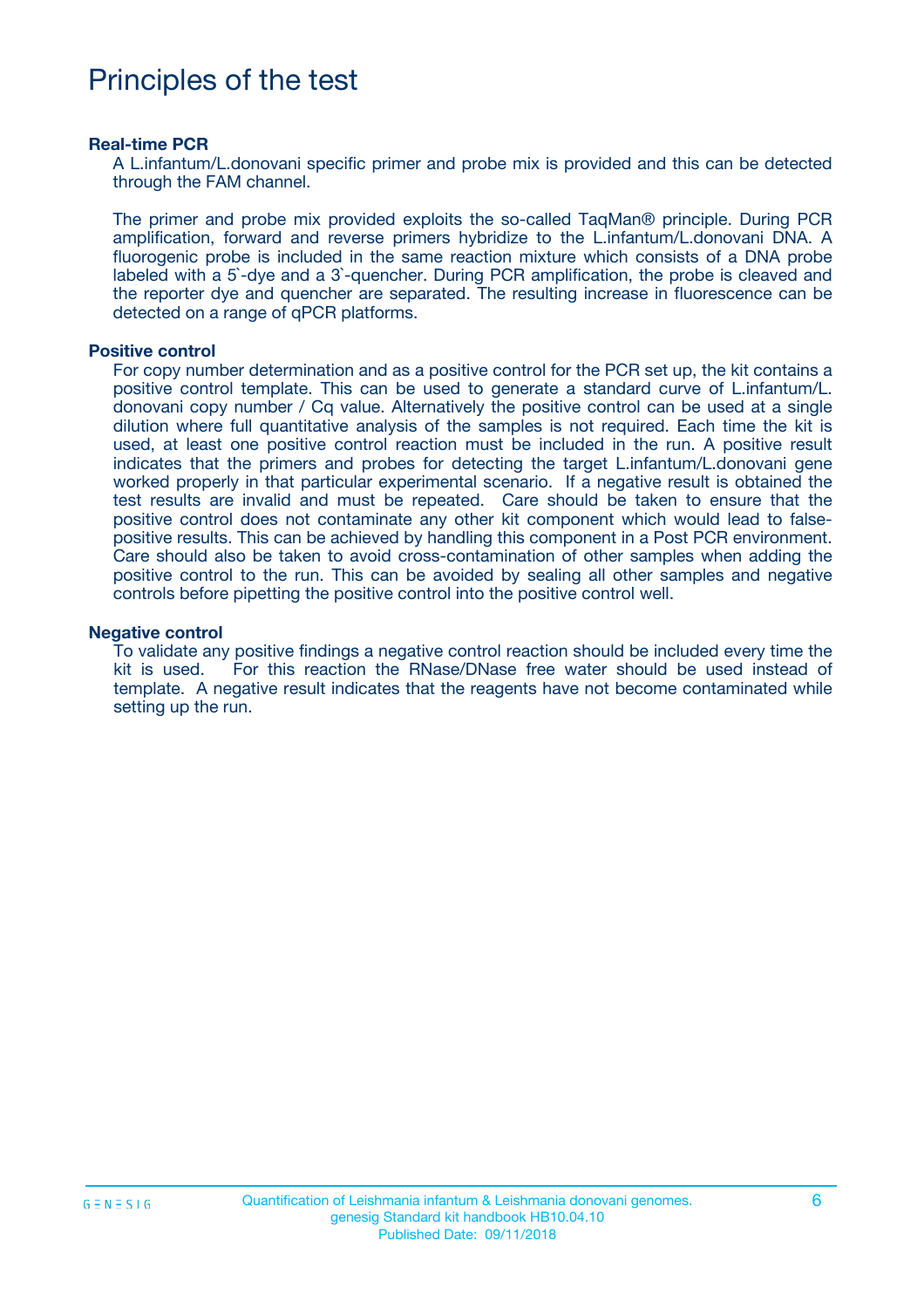### Resuspension protocol

To minimize the risk of contamination with foreign DNA, we recommend that all pipetting be performed in a PCR clean environment. Ideally this would be a designated PCR lab or PCR cabinet. Filter tips are recommended for all pipetting steps.

#### **1. Pulse-spin each tube in a centrifuge before opening.**

This will ensure lyophilised primer and probe mix is in the base of the tube and is not spilt upon opening the tube.

**2. Resuspend the kit components in the RNase/DNase free water supplied, according to the table below.**

To ensure complete resuspension, vortex each tube thoroughly.

| Component - resuspend in water                 | <b>Nolume</b> |
|------------------------------------------------|---------------|
| <b>Pre-PCR pack</b>                            |               |
| L.infantum/L.donovani primer/probe mix (BROWN) | $165$ ul      |

**3. Resuspend the positive control template in the template preparation buffer supplied, according to the table below:**

To ensure complete resuspension, vortex the tube thoroughly.

| Component - resuspend in template preparation buffer    |             |  |
|---------------------------------------------------------|-------------|--|
| <b>Post-PCR heat-sealed foil</b>                        |             |  |
| L.infantum/L.donovani Positive Control Template (RED) * | $500$ $\mu$ |  |

\* This component contains high copy number template and is a VERY significant contamination risk. It must be opened and handled in a separate laboratory environment, away from the other components.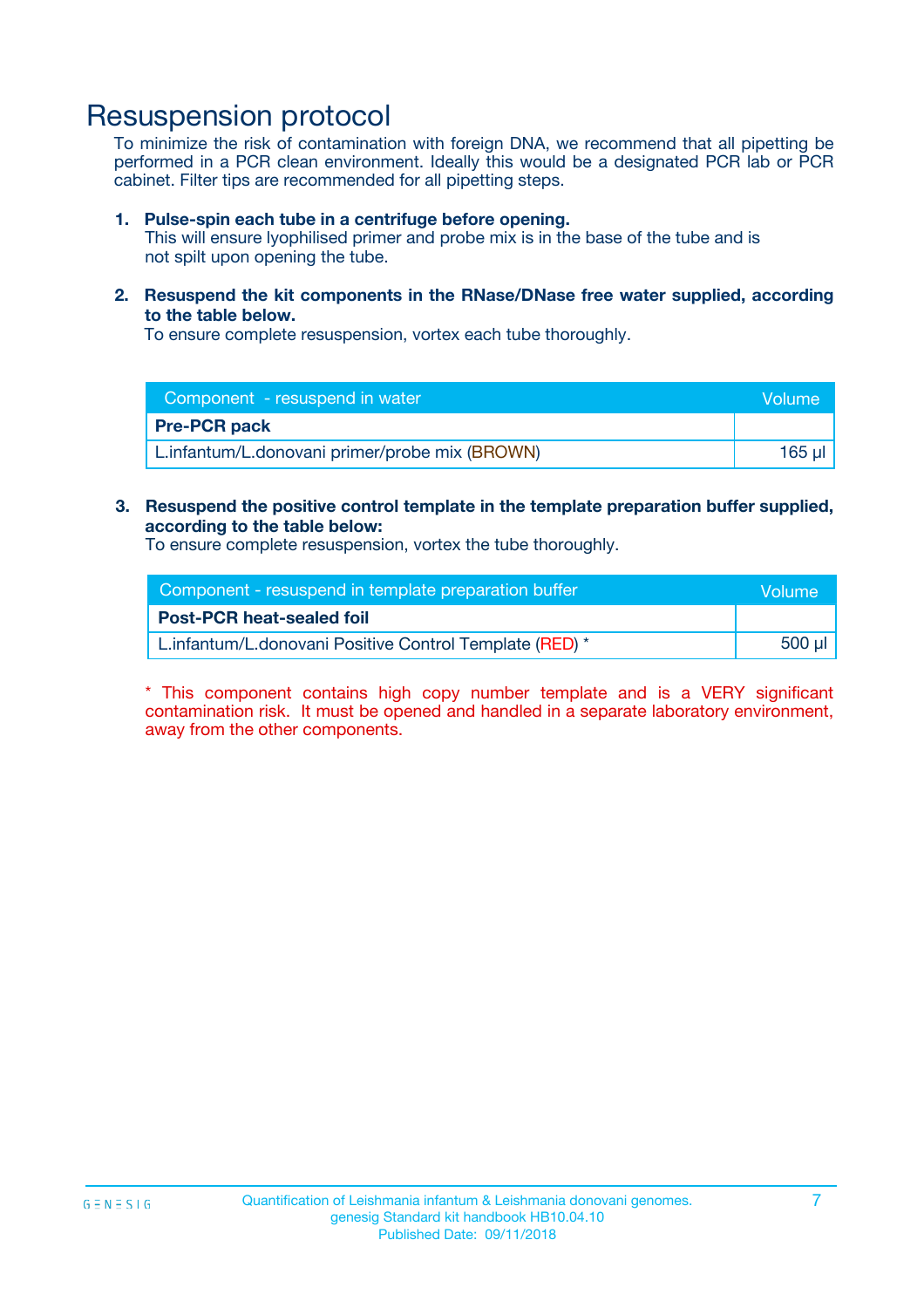# qPCR detection protocol

**1. For each DNA sample prepare a reaction mix according to the table below:** Include sufficient reactions for positive and negative controls.

| Component                                      | Volume   |
|------------------------------------------------|----------|
| oasig or PrecisionPLUS 2X qPCR Master Mix      | $10 \mu$ |
| L.infantum/L.donovani primer/probe mix (BROWN) | 1 µl     |
| <b>RNase/DNase free water (WHITE)</b>          | $4 \mu$  |
| <b>Final Volume</b>                            | 15 ul    |

- **2. Pipette 15µl of this mix into each well according to your qPCR experimental plate set up.**
- **3. Prepare DNA templates for each of your samples.**
- **4. Pipette 5µl of DNA template into each well, according to your experimental plate set up.**

For negative control wells use 5µl of RNase/DNase free water. The final volume in each well is 20µl.

**5. If a standard curve is included for quantitative analysis, prepare a reaction mix according to the table below:**

| Component                                      | Volume     |
|------------------------------------------------|------------|
| oasig or PrecisionPLUS 2X qPCR Master Mix      | $10 \mu$   |
| L.infantum/L.donovani primer/probe mix (BROWN) | 1 µI       |
| <b>RNase/DNase free water (WHITE)</b>          | $4 \mu$    |
| <b>Final Volume</b>                            | $15$ $\mu$ |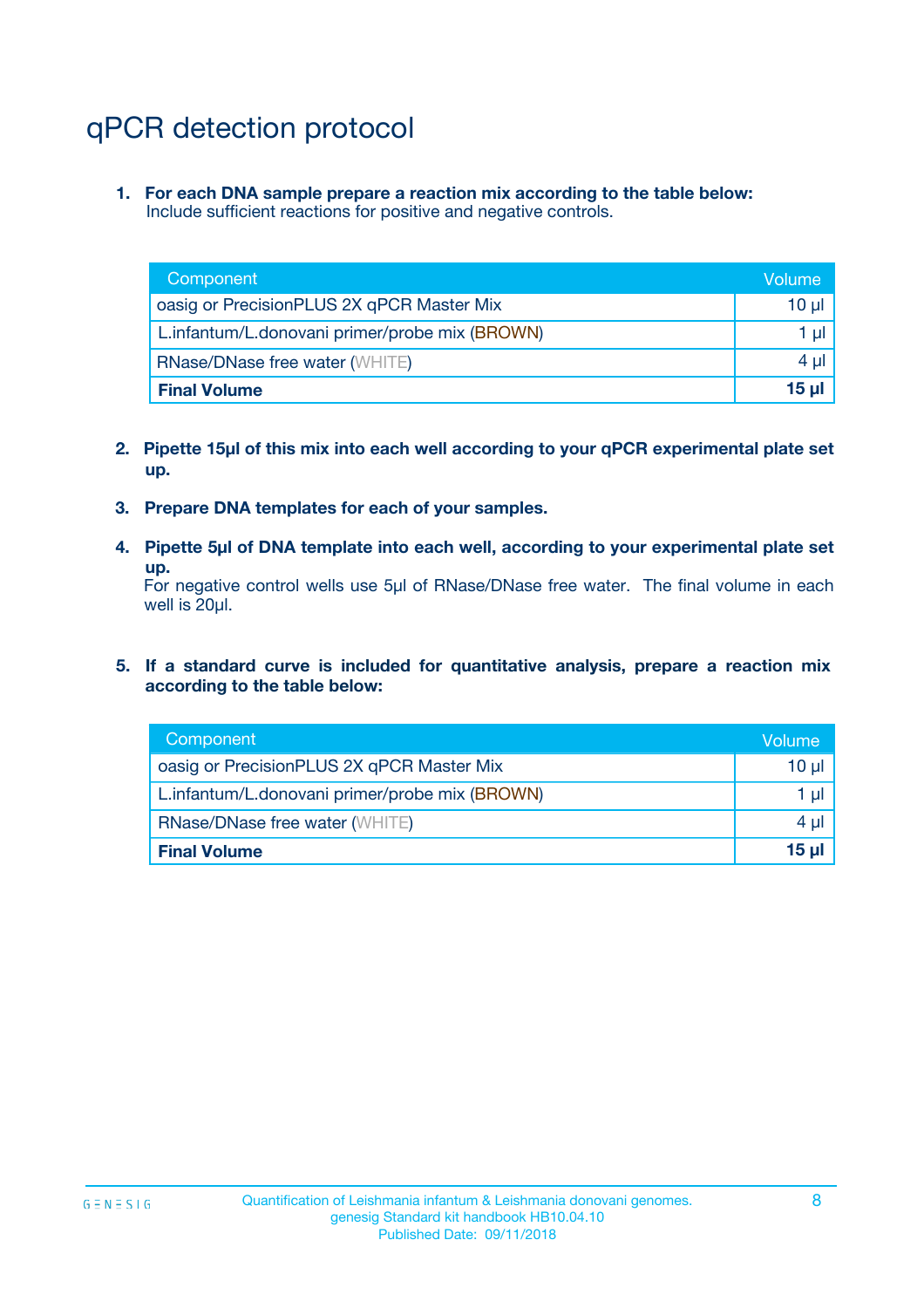### **6. Preparation of a standard curve dilution series.**

- 1) Pipette 90µl of template preparation buffer into 5 tubes and label 2-6
- 2) Pipette 10µl of Positive Control Template (RED) into tube 2
- 3) Vortex thoroughly
- 4) Change pipette tip and pipette 10µl from tube 2 into tube 3
- 5) Vortex thoroughly

Repeat steps 4 and 5 to complete the dilution series

| <b>Standard Curve</b>         | <b>Copy Number</b>     |
|-------------------------------|------------------------|
| Tube 1 Positive control (RED) | $2 \times 10^5$ per µl |
| Tube 2                        | $2 \times 10^4$ per µl |
| Tube 3                        | $2 \times 10^3$ per µl |
| Tube 4                        | $2 \times 10^2$ per µl |
| Tube 5                        | 20 per µl              |
| Tube 6                        | $2$ per $\mu$          |

7. Pipette 5µl of standard template into each well for the standard curve according to your experimental plate set up.

The final volume in each well is 20µl.

# qPCR amplification protocol

Amplification conditions using oasig or PrecisionPLUS2X qPCR Master Mix.

| <b>Step</b> |                   | <b>Time</b>     | Temp           |
|-------------|-------------------|-----------------|----------------|
|             | Enzyme activation | 2 min           | $95^{\circ}$ C |
| Cycling x50 | Denaturation      | 10 <sub>s</sub> | 95 $°C$        |
|             | DATA COLLECTION * | 60 s            | 60 °C          |

\* Fluorogenic data should be collected during this step through the FAM channel